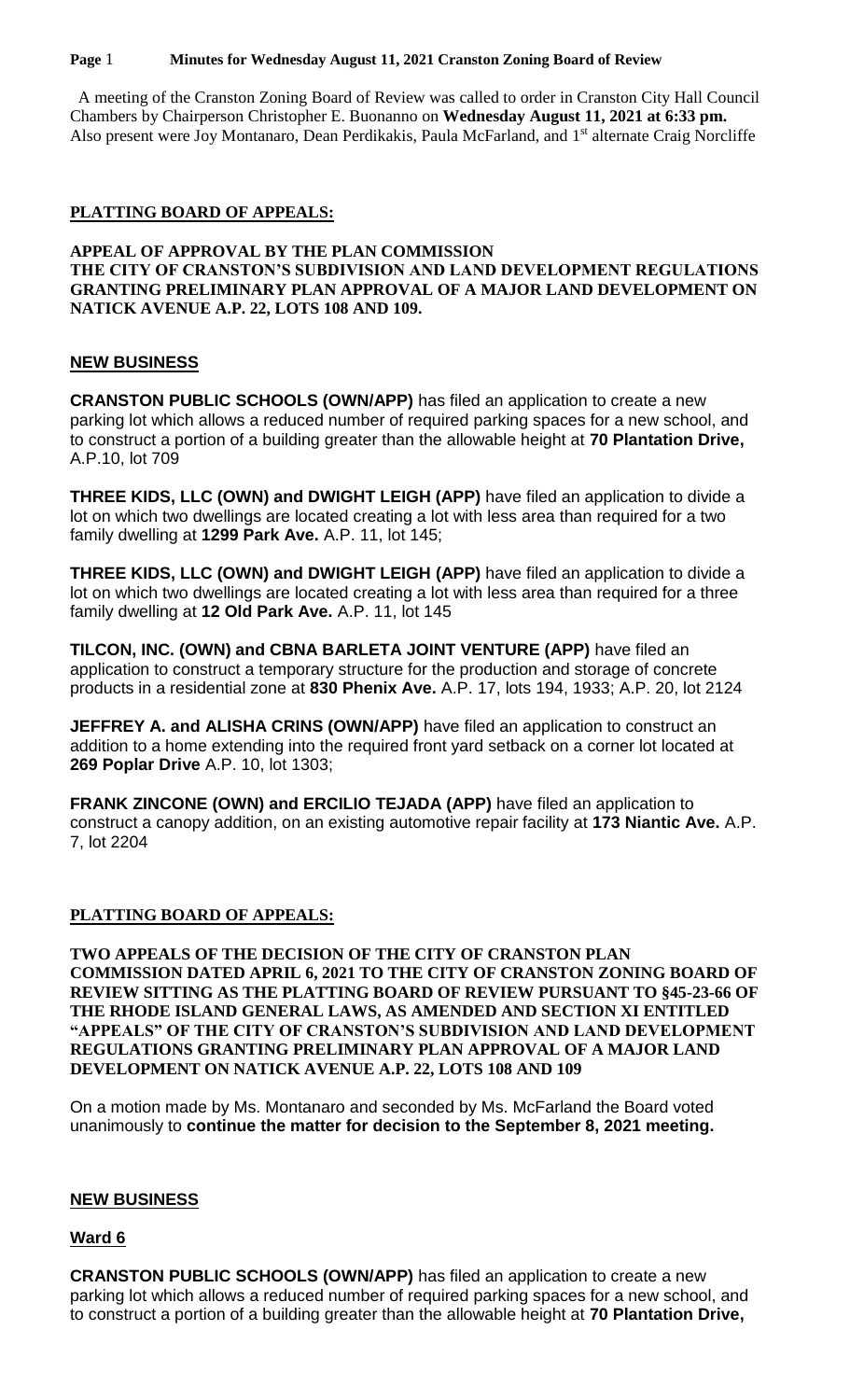**Page** 2 **Minutes for Wednesday August 11, 2021 Cranston Zoning Board of Review**

A.P.10, lot 709; area 5.79 ac; zoned A8. Applicant seeks relief per 17.92.010-Variance; Section 17.64.010-Off Street Parking. Application filed 6/25/2021.

On a motion made by Mr. Norcliffe and seconded by Mr. Perdikakis the Board voted unanimously to **approve the application as presented**.

The Board made their findings based on the following findings of fact:

# **FINDINGS OF FACT:**

## **(General)**

1. The project will entail the demolition and removal of the existing Garden City Elementary School building and the construction of a new 85,000 s.f. Garden City Elementary School building and associated site improvements in its place.

2. This existing structure is approximately 30,000 sq.ft. as a single story structure and houses 309 students. The proposed new school will be approximately 85,000 sq.ft. and will house 550 students. 3. The total area of the site is 5.75 acres which will contain the new school as well as "memorial" site amenities, such as a ball field, playground space, brick walkway, and bench.

4. The use of a public school and public playgrounds is allowed by-right at this location.

5. The project has been reviewed by the Development Plan Review Committee (DPRC) and received preliminary plan approval on July 7, 2021. During this meeting, DPRC members addressed all of the technical elements of the overall proposal including the public health and safety issues associated with the project.

# **(Parking)**

1. Garden City Elementary School currently serves approximately 300 students, with a regular staff of forty-four (44) educators, administrators and support personnel. Based on Section 17.64.010 "Offstreet parking" of the City's Zoning Ordinance, one (1) on-site parking space is required for each two (2) staff members at the school; this equates to twenty-two (22) required parking spaces. 2. Presently, there are only two (2) on-site spaces located on the west side of the bus drop-off

driveway from Neptune Street. They are nominally marked/posted as ADA spaces, but neither conforms to applicable geometric and accessible path standards to be so classified.

3. The applicant's observations of the school and parking during typical school-day conditions did not note any specific problems or apparent deficiencies with the current on-street parking.

4. The proposed demolition and replacement of the Garden City Elementary School will increase the student capacity to 550 students, with a corresponding increase in regular staffing to ninety (90). At the one (1) space/two (2) employees ratio, this equates to forty-five (45) required on-site spaces. 5. The proposed site design includes the creation of a twenty (20) space parking lot along the eastern leg of Neptune Street, and the creation of four (4) new spaces along the left (west) side of the existing bus drop-off driveway, roughly opposite the main entrance to the school. Therefore, the design proposes the creation of twenty-four (24) on-site parking spaces, which leaves twenty-one (21) required on-site spaces that will not be provided under the proposed design.

6. It is anticipated and intended that those parking spaces shall continue to be available as street-side parking along the adjacent streets. In order to validate this approach, the applicant evaluated the available street-side spaces along streets where parking is allowed under proposed conditions, using the following parameters:

o Twenty-two (22) foot total stall length, comprised of eighteen (18) foot space and four (4) foot buffer.

- No parking allowed adjacent to driveways, the loading area or ADA sidewalk ramps.
- Parking only in areas without parking restrictions (see below).

It is noted that Per Zoning Ordinance Section 10.32.350 - No parking on certain streets—Near schools when school in session, the following parking restrictions currently exist on the streets around Garden City Elementary School:

Between the hours of 8:00 a.m. and 4:00 p.m. on days when Garden City School is in session, no vehicle shall remain standing for any period of time on the following streets:

- Magazine Street, north side, in front of the premises numbered 41 Magazine Street.
- Magazine Street, south side, from Plantation Drive easterly for a distance of three hundred fifty (350) feet.
- Plantation Drive, easterly side, between Magazine Street and Neptune Drive.

7. There are no restrictions on parking along either Neptune Street or Kearney Street; therefore, the available space on each is as follows:

- Neptune Street: 595 linear feet = 25 spaces
- Kearney Street: 248 linear feet = 11 spaces
- Total Available Street-Side Parking: 36 spaces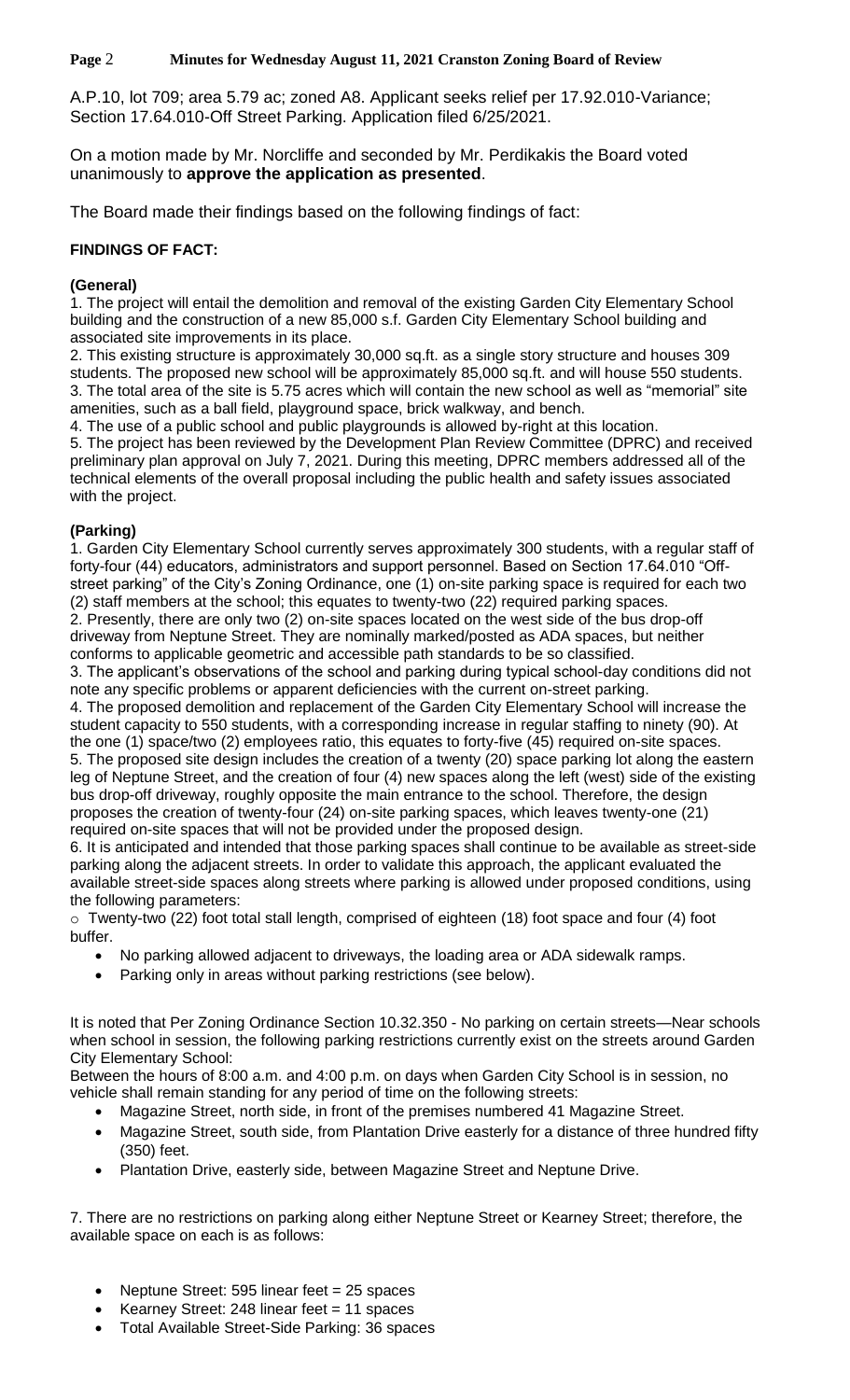**Page** 3 **Minutes for Wednesday August 11, 2021 Cranston Zoning Board of Review**

 Total Available On-Site & Street-Side Parking: 24 on-site + 36 street-side = 60 total spaces, 4 ADA

8. The applicant has provided a rationale for why additional acreage of the property was not dedicated to increase the amount of on-site parking in order to meet the City's code. In summary, the applicant has attempted to balance the needs of the property, which is to account for a necessary increase to the size of the school structure, the need to maintain some of the existing "memorial" community amenities, and the need to provide for some amount of on-site parking.

9. The proposed site design includes a number of elements that are necessary to the general and educational function of the school, including the playground area adjacent to the gymnasium, the loading area off Neptune Street, and the dedicated student drop-off lane along Magazine Street. 10. There are a number of existing ancillary site elements within the school parcel that are of a significant and sensitive nature to the school and the broader community, which have been prioritized to be preserved; these include the memorial brick walkway and bench along Plantation Drive, the memorial playground along Neptune Street, the baseball field, and the community play area at the intersection of Neptune Street and Kearney Street.

11. After excluding these various necessary elements from the area available for parking on the lot, proposed on-site parking has been provided both off of Neptune Street, and along the existing (to remain) bus drop-off driveway. These parking areas have been designed to provide the maximum number of spaces possible that comply with City of Cranston parking standards and applicable ADA requirements.

12. It should be noted that the adjacent Neptune Street and Kearney Street do have sufficient space to accommodate more than the required off-street parking for what is expected as a result of this school improvement. The adjacent streets are currently, and have historically, been used for the vast majority of the staff parking at the school.

13. The use of on-street parking for school staff is not unique to Garden City Elementary School among the schools in the Cranston Public School District; many other neighborhood schools around the City rely heavily on street-side parking for their staff.

# **(Building Height)**

1. There is one small section of the building that exceeds the maximum height requirement of 35 feet as defined by the zoning code. In the north east corner of the building, a single stairway extends above the roof for maintenance access purposes. In this one case, the height is forty feet 40'-0" above grade. Please see the diagram below for additional visual context the stairway (labeled "NE Stair Tower")

2. At the NE Stair Tower location of the building (where the height exceeds the zoning maximum), the structure is sixty feet from the property line (40 ft more than the required 20 ft yard setback) and is only an additional five feet of height to be over 35 feet. Additionally, it is located towards the center of the property along Magazine Street.

3. The stair enclosure is not near any adjacent properties, and only faces an adjacent baseball field, therefore we do not see that this is creating any harm to nearby residences.

4. The relief for the height will also greatly benefit the functionality of the building as the stair is also the primary roof access for maintenance and provides a safe path for maintenance staff.

# **Ward 3**

**THREE KIDS, LLC (OWN) and DWIGHT LEIGH (APP)** have filed an application to divide a lot on which two dwellings are located creating a lot with less area than required for a two family dwelling at **1299 Park Ave.** A.P. 11, lot 145; area 7,124 s.f.; zoned C1. Applicant seeks relief per 17.92.010-Variance; Section 17.20.120-Schedule of Intensity Regulations. Application filed 7/2/2021. John S. DiBona, Esq.

On a motion made by Mr. Perdikakis and seconded by Ms. McFarland the Board voted unanimously to **approve the application as presented**.

The Board made their findings based on the following findings of fact

# **FINDINGS OF FACT:**

- The applicant is proposing to subdivide an existing 14,211 sq. ft. lot (0.33 acres) lot into two (2) lots that will each be host to an existing residential structure.
- No new vacant lots will be created as a result of this subdivision. The primary purpose of this subdivision is to divide the lots so that each of the two (2) residential structures on the property will exist on their own separate lot.
- The lot currently has a 2-family dwelling (near the Park Avenue frontage) and a three-family dwelling (near Old Park Avenue frontage).
- The subdivision serves the purpose of dividing a parcel that is currently a split zone property (containing portions of both a B-1 zone and a C-1 zone). The subdivision of the parcel will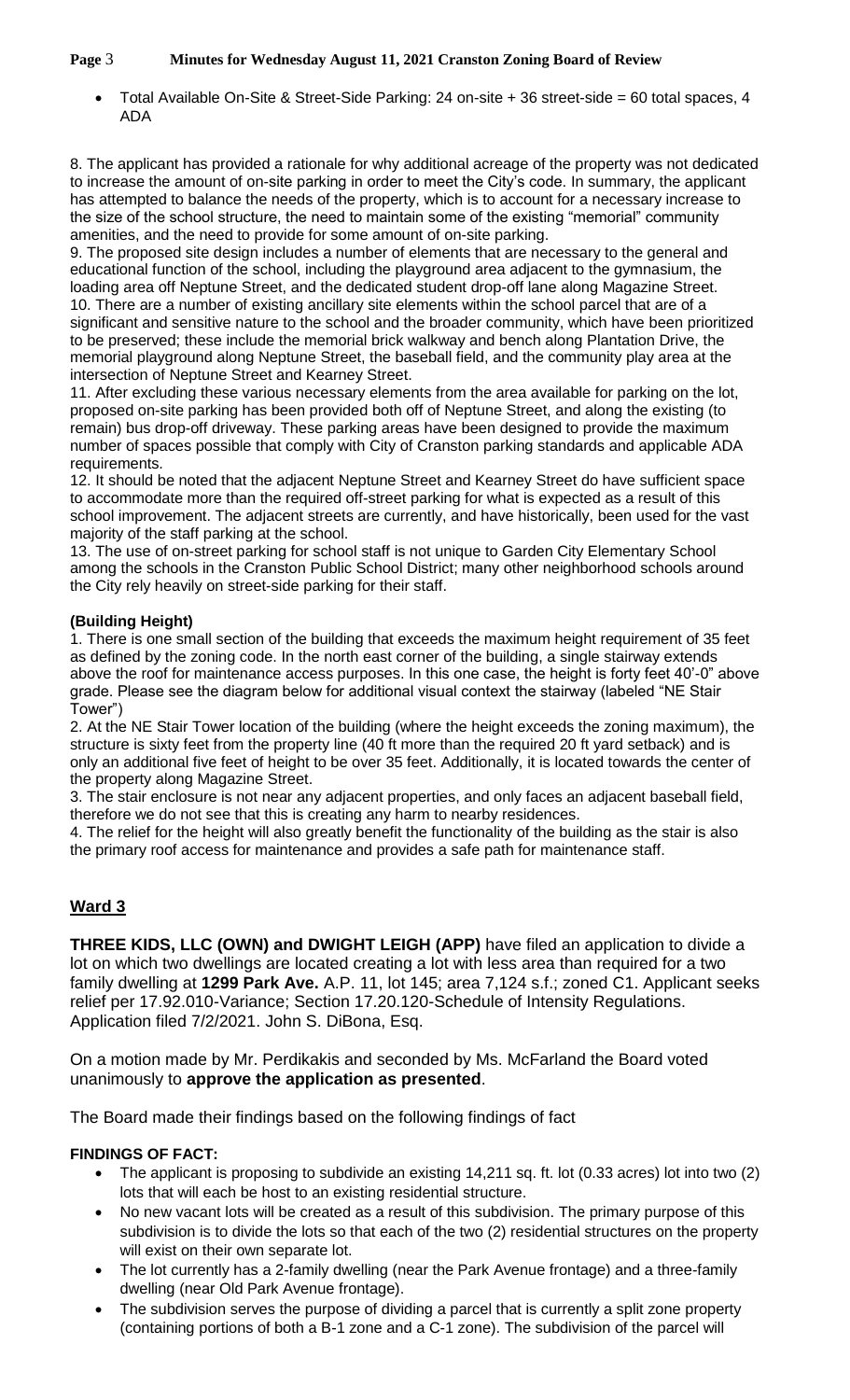#### **Page** 4 **Minutes for Wednesday August 11, 2021 Cranston Zoning Board of Review**

occur directly along the existing zoning boundary line so this subdivision will leave 1 new parcel solely in a B-1 zoning designation and another new parcel solely in a C-1 zoning designation.

- The 2 family dwelling nearest to Park Avenue will be left in a C-1 zone. The 3-family dwelling nearest to Old Park Avenue will be left in a B-1 Zone.
- The applicant is requesting two (2) dimensional variances for lot area for each of the proposed new lots. The following code outlines the required lot area for 2- and multi-family dwellings in B-1 and C-1 zones:

# *"17.20.090 - Specific requirements.*

*A.The minimum lot areas in Section 17.20.120 are for a single-family dwelling in districts in which dwellings are permitted. For a two-family dwelling, the minimum lot area shall be eight thousand (8,000) square feet. For multi-family dwellings the minimum lot area shall be six thousand (6,000) square feet for the first dwelling unit, plus four thousand (4,000) square feet for each of the next nine dwelling units, plus three thousand five hundred (3,500) square feet for each dwelling unit in excess of ten (10) dwelling units; provided, however, that for the multi-family structures designed for the elderly, ninety (90) percent or more whose units are to be occupied by persons at least sixty (60) years of age, the minimum lot area shall be eight thousand (8,000) square feet for the first two dwelling units, plus one thousand (1,000) square feet for each dwelling unit in excess of the two dwelling units."* 

- Based on the code language above, the 2-family dwelling in the C-1 zone is required to have 8,000 sq.ft. The proposed lot size for the 2-family structure (Parcel B) is 7,124 sq.ft. so the lot is short of the required area by 876 sq. ft. (11% short of the standard).
- Based on the code language above, the 3-family dwelling in the B-1 zone is required to have 14,000 sq.ft. The proposed lot size for the 3-family dwelling (Parcel A) is 7,067 sq.ft. (49% short of the standard.)
- No new construction or redevelopment of the parcel is being proposed as part of this subdivision. Therefore, the density of the overall site will not change despite the need for lot area relief.
- It should be noted that the property owner has stated that they are in the process of "cleaning up" the property with regard to storage of materials and other items on the site.
- Any new construction or new uses on the 2 properties moving forward will need to comply with all standards of the zone. The minimum lot size for both a C-1 and a B-1 zone is 6,000 sq.ft. so the lot themselves will not be substandard. They are only considered substandard when taking into consideration the pre-existing non-conforming uses already on the property.
- The result of the subdivision will "cure" the existing non-conformity of having 2 primary residential structures on one lot, and also "cure" the existing split zone circumstance by dividing the lot along the existing zoning boundary line. Based on the above, staff finds this subdivision offers a benefit to the subject land and surrounding neighborhood as it will reduce non-conformities and foster orderly and predictable development moving forward.
- Due to the finding that the subdivision will not create any vacant buildable lots, the density level of the site will not increase beyond what is already there, therefore the subdivision is consistent with the Cranston Comprehensive Plan.
- Due to the finding that the subdivision will not result in any new buildings on either property, and any new development moving forward will need to comply with the code, therefore the subdivision will not result in a genitive impact to the surrounding neighborhood.

In this case, applying the facts above to the standard for a variance, the Board further finds that the application involves a hardship that is not due to a physical or economic disability of the applicant, that the hardship does not result primarily from the desire of the applicant to realize greater financial gain, will not alter the general character of the surrounding area or impair the intent or purpose of the Zoning Ordinance or the comprehensive plan, and is the least relief necessary. In granting a variance the Applicant met the requirements of the Zoning Code and relief per Section 17.92.010 Variance; Section 17.92.120 - Schedule of Intensity **Regulations** 

# **Ward 3**

**THREE KIDS, LLC (OWN) and DWIGHT LEIGH (APP)** have filed an application to divide a lot on which two dwellings are located creating a lot with less area than required for a three family dwelling at **12 Old Park Ave.** A.P. 11, lot 145; area 7,087 s.f.; zoned B1. Applicant seeks relief per 17.92.010-Variance; Section 17.20.120-Schedule of Intensity Regulations. Application filed 7/2/2021. John S. DiBona, Esq.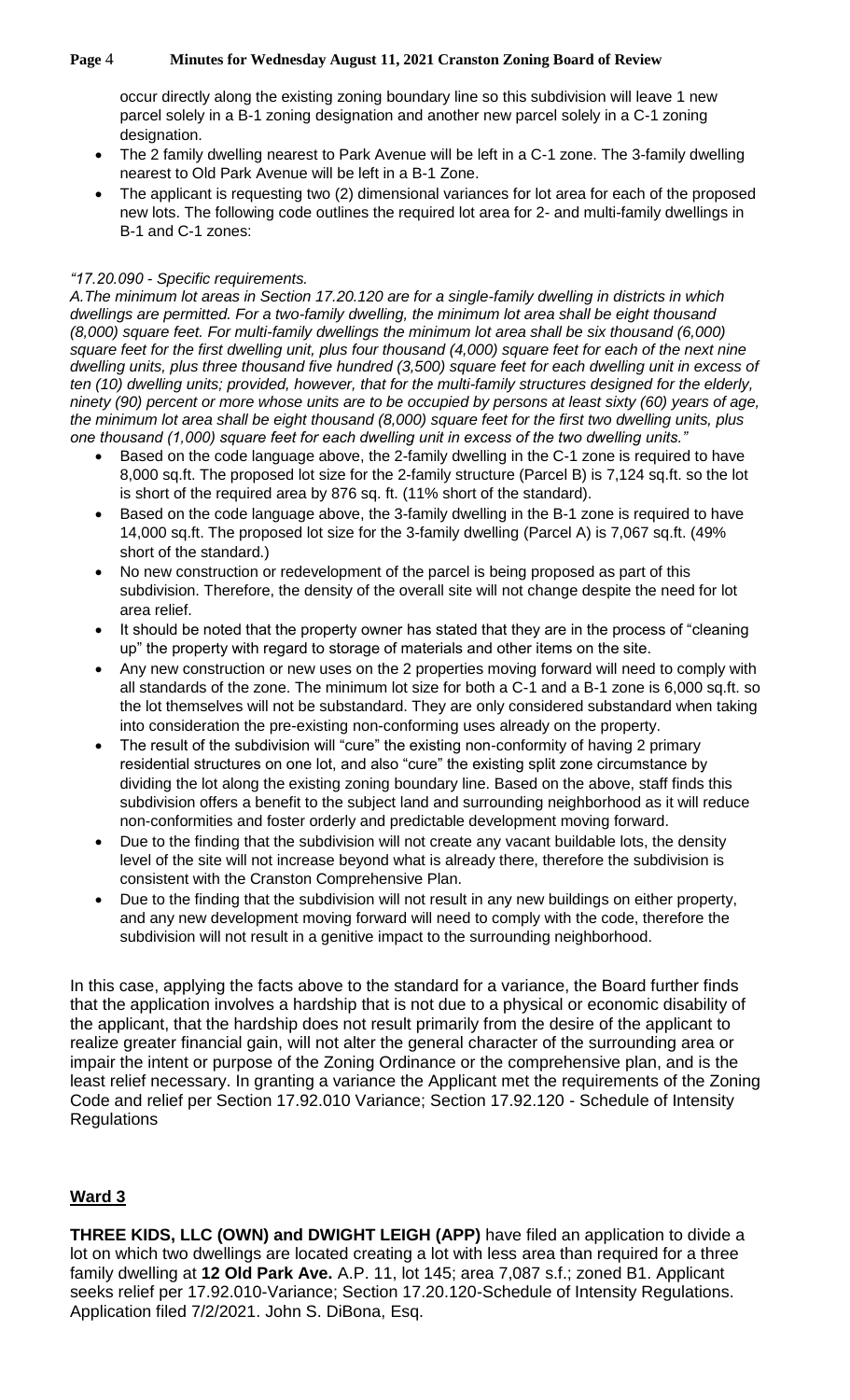**Page** 5 **Minutes for Wednesday August 11, 2021 Cranston Zoning Board of Review**

On a motion made by Ms. McFarland and seconded by Mr. Perdikakis the Board voted unanimously to **approve the application as presented**.

The Board made their findings based on the following findings of fact:

# **FINDINGS OF FACT:**

- The applicant is proposing to subdivide an existing 14,211 sq. ft. lot (0.33 acres) lot into two (2) lots that will each be host to an existing residential structure.
- No new vacant lots will be created as a result of this subdivision. The primary purpose of this subdivision is to divide the lots so that each of the two (2) residential structures on the property will exist on their own separate lot.
- The lot currently has a 2-family dwelling (near the Park Avenue frontage) and a three-family dwelling (near Old Park Avenue frontage).
- The subdivision serves the purpose of dividing a parcel that is currently a split zone property (containing portions of both a B-1 zone and a C-1 zone). The subdivision of the parcel will occur directly along the existing zoning boundary line so this subdivision will leave 1 new parcel solely in a B-1 zoning designation and another new parcel solely in a C-1 zoning designation.
- The 2 family dwelling nearest to Park Avenue will be left in a C-1 zone. The 3-family dwelling nearest to Old Park Avenue will be left in a B-1 Zone.
- The applicant is requesting two (2) dimensional variances for lot area for each of the proposed new lots. The following code outlines the required lot area for 2- and multi-family dwellings in B-1 and C-1 zones:

# *"17.20.090 - Specific requirements.*

*A.The minimum lot areas in Section 17.20.120 are for a single-family dwelling in districts in which dwellings are permitted. For a two-family dwelling, the minimum lot area shall be eight thousand (8,000) square feet. For multi-family dwellings the minimum lot area shall be six thousand (6,000) square feet for the first dwelling unit, plus four thousand (4,000) square feet for each of the next nine dwelling units, plus three thousand five hundred (3,500) square feet for each dwelling unit in excess of ten (10) dwelling units; provided, however, that for the multi-family structures designed for the elderly, ninety (90) percent or more whose units are to be occupied by persons at least sixty (60) years of age, the minimum lot area shall be eight thousand (8,000) square feet for the first two dwelling units, plus one thousand (1,000) square feet for each dwelling unit in excess of the two dwelling units."* 

- Based on the code language above, the 2-family dwelling in the C-1 zone is required to have 8,000 sq.ft. The proposed lot size for the 2-family structure (Parcel B) is 7,124 sq.ft. so the lot is short of the required area by 876 sq. ft. (11% short of the standard).
- Based on the code language above, the 3-family dwelling in the B-1 zone is required to have 14,000 sq.ft. The proposed lot size for the 3-family dwelling (Parcel A) is 7,067 sq.ft. (49% short of the standard.)
- No new construction or redevelopment of the parcel is being proposed as part of this subdivision. Therefore, the density of the overall site will not change despite the need for lot area relief.
- It should be noted that the property owner has stated that they are in the process of "cleaning up" the property with regard to storage of materials and other items on the site.
- Any new construction or new uses on the 2 properties moving forward will need to comply with all standards of the zone. The minimum lot size for both a C-1 and a B-1 zone is 6,000 sq.ft. so the lot themselves will not be substandard. They are only considered substandard when taking into consideration the pre-existing non-conforming uses already on the property.
- The result of the subdivision will "cure" the existing non-conformity of having 2 primary residential structures on one lot, and also "cure" the existing split zone circumstance by dividing the lot along the existing zoning boundary line. Based on the above, staff finds this subdivision offers a benefit to the subject land and surrounding neighborhood as it will reduce non-conformities and foster orderly and predictable development moving forward.
- Due to the finding that the subdivision will not create any vacant buildable lots, the density level of the site will not increase beyond what is already there, therefore the subdivision is consistent with the Cranston Comprehensive Plan.
- Due to the finding that the subdivision will not result in any new buildings on either property, and any new development moving forward will need to comply with the code, therefore the subdivision will not result in a genitive impact to the surrounding neighborhood.

In this case, applying the facts above to the standard for a variance, the Board further finds that the application involves a hardship that is not due to a physical or economic disability of the applicant, that the hardship does not result primarily from the desire of the applicant to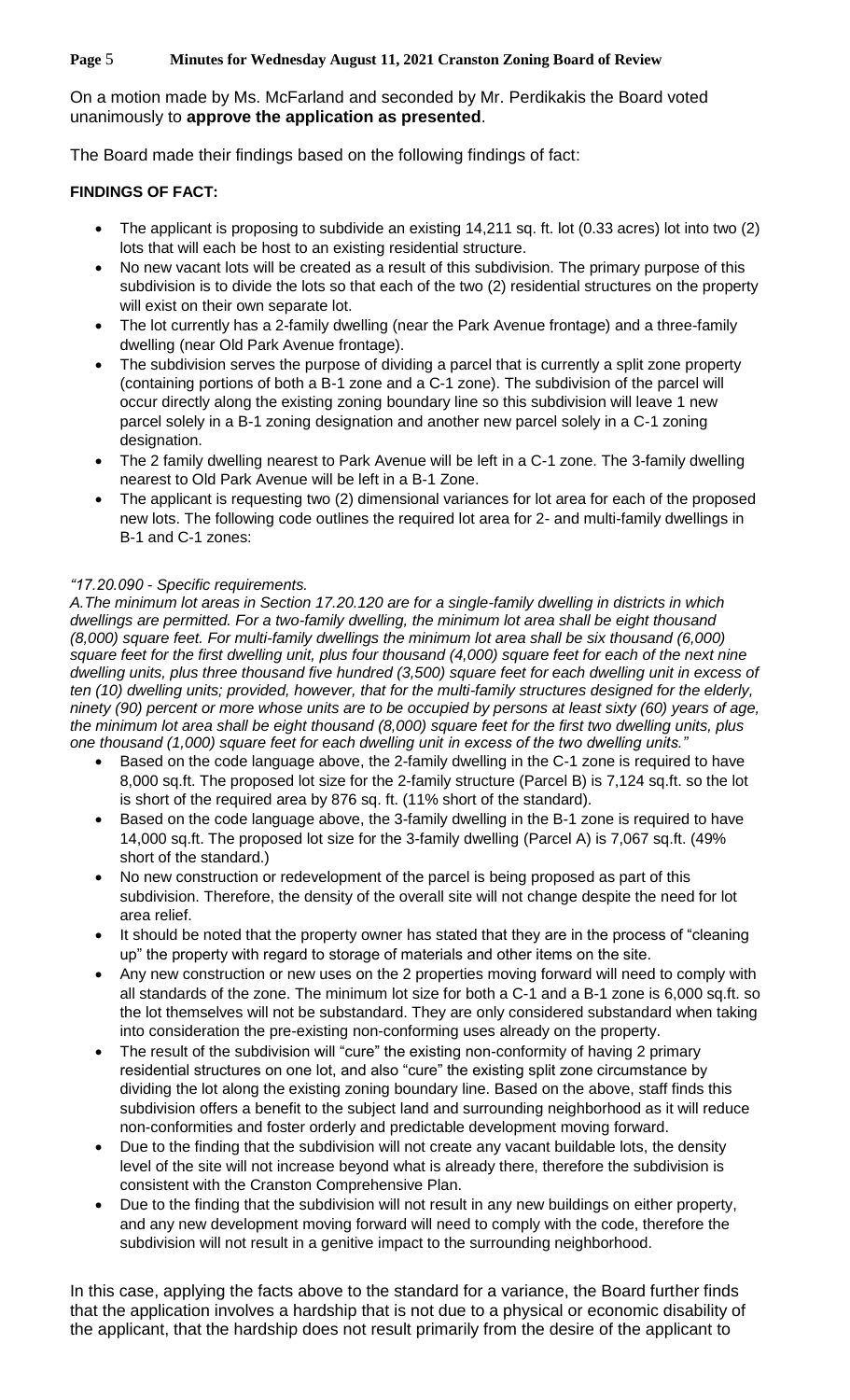**Page** 6 **Minutes for Wednesday August 11, 2021 Cranston Zoning Board of Review**

realize greater financial gain, will not alter the general character of the surrounding area or impair the intent or purpose of the Zoning Ordinance or the comprehensive plan, and is the least relief necessary. In granting a variance the Applicant met the requirements of the Zoning Code and relief per Section 17.92.010 Variance; Section 17.92.120 - Schedule of Intensity **Regulations** 

# **Ward 4**

**TILCON, INC. (OWN) and CBNA BARLETA JOINT VENTURE (APP)** have filed an application to construct a temporary structure for the production and storage of concrete products in a residential zone at **830 Phenix Ave.** A.P. 17, lots 194, 1933; A.P. 20, lot 2124; area 18.94 ac, zoned A12. Applicant seeks relief per 17.92.010-Variance; Sections 17.20.030- Schedule of Uses; and 17.20.120-Schedule of Intensity Regulations. Application filed 7/2/2021. Robert D. Murray, Esq.

On a motion made by Ms. Montanaro and seconded by Mr. Perdikakis the Board voted unanimously to **approve the application as presented**.

The Board made their findings based on the following findings of fact:

## **FINDINGS OF FACT:**

1. The applicant requires a use variance for the expansion of an existing nonconforming use in order to construct an 82' x 490' temporary structure intended for the processing and storage of precast concrete rings in association with a major sewer overflow tunnel project with the Narragansett Bay Commission.

2. The 18.94-acre site is zoned for residential (A-12) but there are no residential uses in the area. It is across the street from the quarry at 875 Phenix Ave, the northern and eastern edge of the property abuts Route 295, and the ice rink abuts the property to the south.

3. Due to the abutting land uses and highway, this would NOT be an ideal site for single-family residential development. The site is arguably mis-zoned, and would be more appropriate as an industrial zone.

4. The proposed use is consistent with the historic use of the property. The subject site has been used as a contractor yard for decades including trucks coming to and from the site and storage of construction materials. The continuation/expansion of the industrial use is not anticipated to have a negative impact on the surrounding area.

5. The structure will only be required until the time construction is complete, which the applicant estimates to be 30-36 months.

6. There are wetlands on site but the project does not conflict with the wetlands or wetland buffers.

7. The proposed structure is 36' high, one foot above the 35' height maximum. This is not anticipated to have any negative impacts.

8. The Development Plan Review Committee heard the land development proposal as a preapplication/jurisdictional review on 7/7/21. After due discussion, the DPRC found that pertinent issues will be worked out during the building permit process and by consensus agreed NOT to take jurisdiction on the application.

9. There is existing vegetation along Phenix Ave that serves as a visual buffer to the subject site.

10. The Comprehensive Plan designates the subject property as Single Family Residential 3.63 to 1 Unit/Acre. However, the Planning Director, a co-author of the Comprehensive Plan, believes this was an oversight and should have been designated as Industrial.

In this case, applying the facts above to the standard for a variance, the Board further finds that the application involves a hardship that is due to the unique characteristics of the property, and is not due to a physical or economic disability of the applicant, that the hardship does not result primarily from the desire of the applicant to realize greater financial gain, will not alter the general character of the surrounding area or impair the intent or purpose of the Zoning Ordinance or the comprehensive plan, and is the least relief necessary. In granting a use variance the subject land or structure cannot yield any beneficial use if it is required to conform to the provisions of the zoning ordinance, and that the Applicant met the requirements of the Zoning Code and relief per Section 17.92.010, and Section 17.20.030- Schedule of Allowed Uses.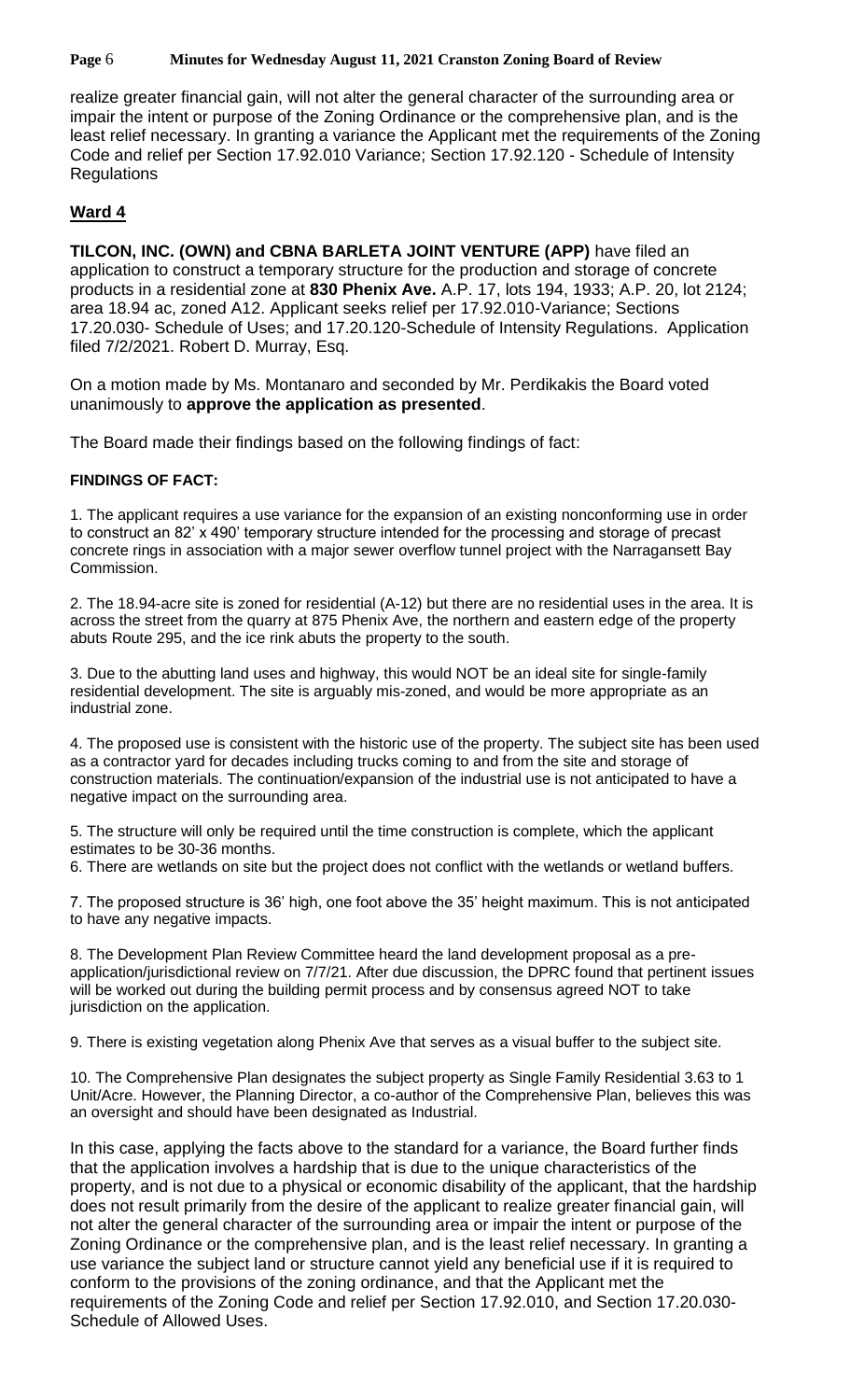# **Ward 6**

**JEFFREY A. and ALISHA CRINS (OWN/APP)** have filed an application to construct an addition to a home extending into the required front yard setback on a corner lot located at **269 Poplar Drive** A.P. 10, lot 1303; area 12,864 s.f.; zoned A8. Applicant seeks relief per 17.92.010-Variance; Section 17.20.120-Schedule of Intensity Regulations. Application filed 7/12/2021.

On a motion made by Ms. Montanaro and seconded by Mr. Norcliffe the Board voted unanimously to **approve the application as presented.**

The Board made their findings based on the following findings of fact:

## **FINDINGS OF FACT:**

1. The owner/applicant proposes a 24' x 16' master bedroom/closet/master bath addition to their 1,588 ft2 single-family residence. The home currently has 3 bedrooms and one bathroom.

2. The subject site is a conforming 12,864 ft<sub>2</sub> corner lot in an A-8 zone within the Garden City neighborhood. The frontage on Poplar Drive is the principal frontage due to the vehicle access and orientation of the home. The addition would encroach 11.9' into the required 25' front setback on Harvard Street.

3. Due to the shape of the lot, the two front yard setbacks for the corner lot and the existing footprint of the primary dwelling, alternative locations for expansion of the home are considerably limited. All of the residences in the surrounding area are one-story, so although building upwards may comply with the zoning code, it would not conform to the character of the area.

4. There is existing vegetation that would serve as a partial visual buffer to location where the addition is proposed from Harvard Street.

5. The expansion of the single family use is consistent with the single-family land use designation in the Future Land Use Map.

6. The Comprehensive Plan Land Use Element; Principle 4 reads: "*Protect and stabilize existing residential neighborhoods by basing land use decisions on neighborhood needs and quality of life. Protect the natural, historic and visual resources that define the neighborhoods" (p. 34).* Relief would not detract from the visual resources that define the neighborhood.

In this case, applying the facts above to the standard for a variance, the Board further finds that the application involves a hardship that is not due to a physical or economic disability of the applicant, that the hardship does not result primarily from the desire of the applicant to realize greater financial gain, will not alter the general character of the surrounding area or impair the intent or purpose of the Zoning Ordinance or the comprehensive plan, and is the least relief necessary. In granting a variance the Applicant met the requirements of the Zoning Code and relief per Section 17.92.010 Variance; Section 17.92.120 - Schedule of Intensity Regulations.

## **Ward 3**

**FRANK ZINCONE (OWN) and ERCILIO TEJADA (APP)** have filed an application to construct a canopy addition, on an existing automotive repair facility at **173 Niantic Ave.** A.P. 7, lot 2204; area 9,096 s.f.; zoned M2. Applicant seeks relief per 17.92.010-Variance; Section 17.20.120-Schedule of Intensity Regulations. Application filed 7/14/2021. John S. DiBona, Esq.

On a motion made by Ms. McFarland and seconded by Mr. Perdikakis the Board voted unanimously to **approve the application as presented with conditions.**

## **Conditions:**